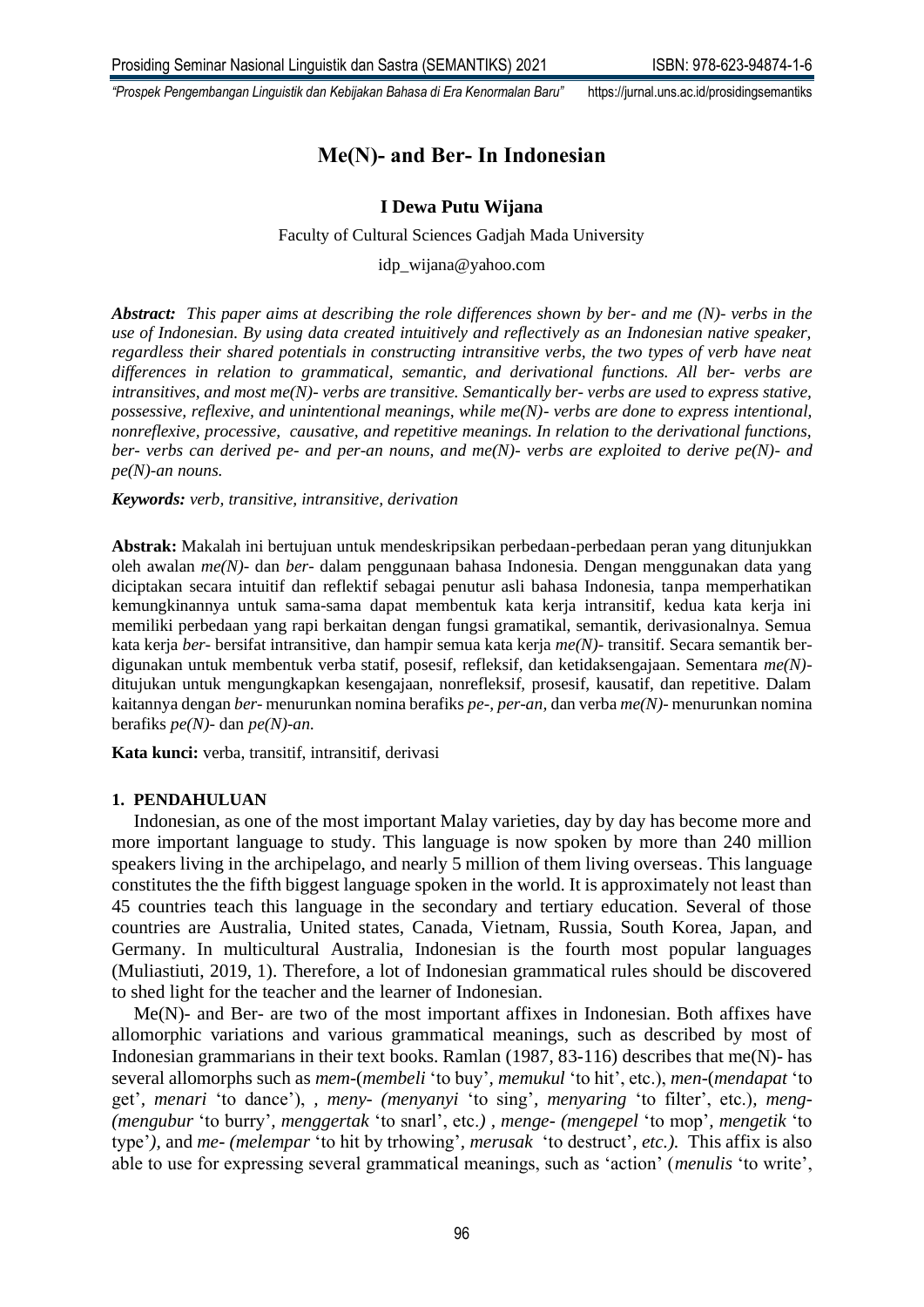*memuku*l 'to hit', etc.), process (*melebar* 'to become wider', *menyempit* 'to become narrower', etc.), 'going to' (*menepi* 'going to the edge', *mendarat* 'to land', etc.), 'to consume' (*menyate*  'to eat meat skewer', *mengopi* 'to drink coffee', etc.), 'to prepare' (*menyambal* 'to prepare chilly sauce', *menyayur* 'to prepare vegetable', etc), 'to look for' (*merotan* 'to look for cane', *mendama*r 'to look for resin, etc.), etc. Meanwhile, *ber-* has fewer allomorphs than me (N)-. This affix has three allomorphs, *ber-(bermain* 'to play', *berdiam* 'to live', *bersuami* 'to have a husband' , etc.)*, be-* (*bekerja* 'to work'*, beserta* 'together with', etc.) , and *bel-* (only found in *belajar* 'to study')*.* This affix has many grammatical meanings, such as 'action' (*berdagang*  'to trade'*, bermain* 'to play', etc.), 'state' (*bergembira* 'in state of happiness', *bersedih* 'in state of sadness', etc.), 'to have' (*berumah tangga* 'to have house hold', *beranak* 'to have children', etc.), 'to ride' (*berkuda* 'to ride horse', *bersepeda* 'to ride bike', etc.), 'to produce' (*berbunga* 'to show flower', *berkeringat* 'to sweat', etc.), 'to wear' (*berbaju* 'to wear shirt', *berhelm* 'to wear helmet', etc), etc. Nearly the same results are also found in other text books, such as written by Alwi et als. (2010, 114-148); Keraf (1991, 122-126); Ekowardono (2019, 137-233). Most of Indonesian grammar text books, describe the forms and grammatical meanings of these two affixes separately. As such, this paper will try to see their corporations, in relation with the complementary roles played by them in the use of Indonesian. These two affixes presumably have different roles in association of their possibilities in causing to present the obligatory elements (object or complement), and capabilities to derive linguistic categories in this language. In shorts this paper will concerns to two matters, i.e. the grammatical function and derivational function of *ber-* and *me(N)-* possessed by the two affixes. The first will relate with the possibilities of these affixes followed by obligatory elements, while the second will do with their capabilities in deriving other categories. This study will hopefully be successful to reveal the grammatical rules of the two affixes which in turn will give a lot of benefits for the Indonesian teachers and learners of Indonesian, especially for whom this language is not their own native tongue.

#### **2. THEORETICAL FRAME WORK**

Verb is one of the most important categories in any language. By this category language speakers can express various kinds of actions possible to perform by them. For realizing these intentions, the verbs are certainly related with various types of agents to construct many kinds of subject-verb relations. Anything associated with these relations are called diathesis (Lyons, 1969, 372; Kridalaksana, 1993, 43). With regard to diathesis, this grammatical relation can be differentiated into several kinds. Those are active, passive, medial, reflexive, and reciprocal (Sudaryanto, 1991, 1-2). Ber- and *me(N)-* affixes in Indonesian are both used to expressed active diathesis in which *ber-* is exploited to mark intransitive verbs and *me(N)-* is done for marking transitive verbs based on their possibilities to present object, either direct and indirect. The transitivity itself is marked by the verbs' potentials to be paraphrased into passive di-. Although there are intransitive verbs marked by  $me(N)$ -, the transitivity difference of the two types of Indonesian verb indicates that there must be complementary grammatical corporation between them. This paper will try to describe these differences which involve three main issues: grammatical, semantic, and derivational function.

#### **3. RESEARCH METHODOLOGY**

All data presented in this paper constitute sentences containing *ber-* and *me(N)- verbs* or other categories derived by these two verbs. They are created intuitively through reflexive method by the writer as an Indonesian native speaker whose grammaticalness has been tested empirically with other native speakers. The data creation goes along with three issues becoming discussion focus of this paper, i.e. grammatical, semantic, and derivational function of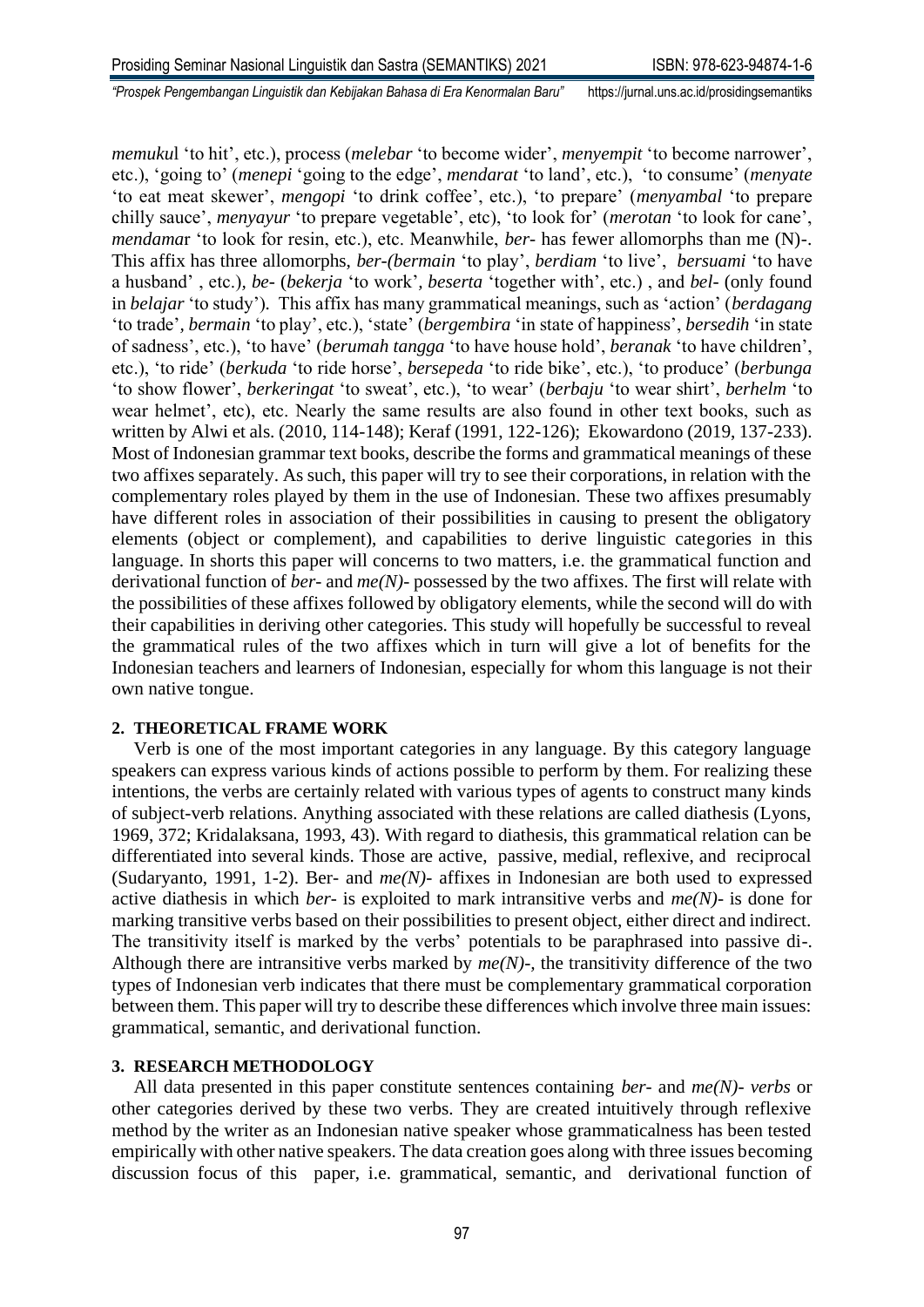Indonesian *ber-* and *me(N)-* verbs. For data verification, several analysing techniques, such as expansion, omission, substitution, and paraphrase are exploited. All data are presented using orthographical transcription.

# **4. FINDINGS**

# *4.1. Grammatical functions*

Both *me(N)-* and *ber-* In Indonesian has the same main function in Indonesian, i.e. to construct verbs from base of various categories. However, the verbal forms yielded by them have different grammatical and semantic characteristics. The most overt grammatical function difference of *me(N)-* and *ber-* is one related to transitive and intransitive verbal construction. All verbs constructed by *ber-* are intransitive in character. This type of verbs cannot be followed by object. All of the obligatory elements following Indonesian verbs are complements or adverbials of various semantic roles. See (1) to (2) below:

- (1) Ebaba bermain kelereng Ebaba play marble 'Ebaba played marble'
- (2) Ubmam sedang belajar ukur sudut Ubmam progressive study measure angle 'Ubmam is studying goniometry'
- (3) Anita bekunjung ke Bali Anita visit to Bali 'Anita visited Bali'
- (4) Emy bekerja di hotel Emy work at hotel 'Emy works at hotel'

In (1) and (2) the verbs *bermain* 'to play' is followed by a complement *kelereng* 'marble', and *belajar* 'to study' is followed by *ukur sudut* 'goniometry'. Meanwhile, in (3) and (4) the verbs *berkunjung* 'visit' and *bekerja* 'to work' is followed by adverbial of location *ke Bali* 'to Bali' and *di hotel* 'at hotel'. Indonesian verbs with *ber-* occur in (5), (6), (7) below exist with adverbials of togetherness, manner, and time.

- (5) Ebaba bermain dengan Sungrep. Ebaba play with Sungrep 'Ebaba Played with Sungrep'
- (6) Kuraf belajar dengan tekun Kuraf study passionately 'Kuraf studied passionately'
- (7) Ubmam sudah bekerja selama 5 tahun Ubmam already work for 5 year Ubmam has already worked for five years'

All of verbs with *ber-* in (1) to (7) above are intransitive. They occurs with complements in (1) and (2), and adverbials of having semantic roles, such as location (3) and (4), togetherness (5), manner (6), and time (7).

Indonesian *me(N)-* can also be intransitive verbs, but have different meanings to the ones with *ber*-. For example, compare (8) and (9), and (10) and (11) below:

- (8) Danau itu luas seolah-olah tak bertepi
	- Lake that wide seem not edge

'The lake is wide, and it seems having no edge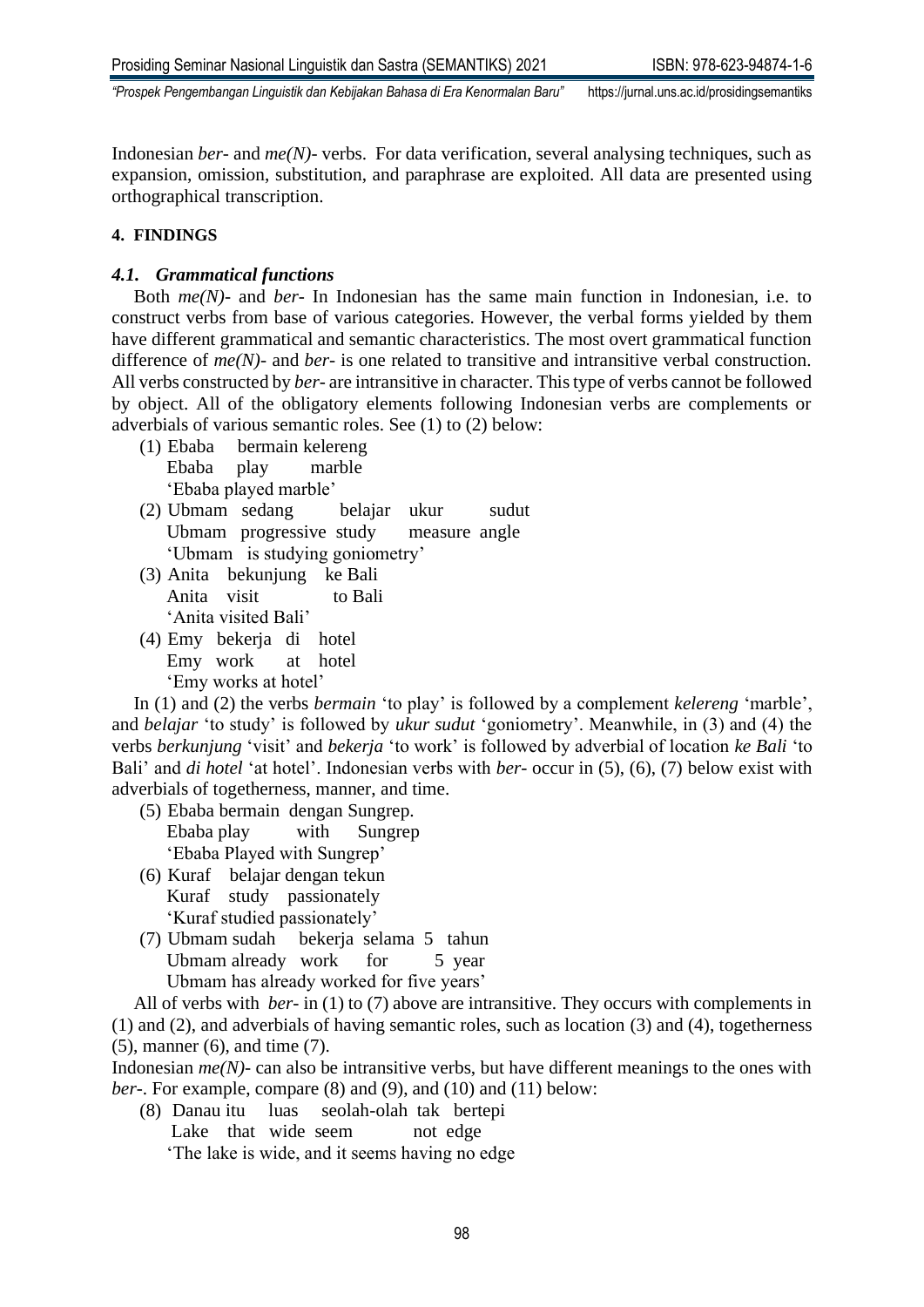- (9) Mobil polisi itu tiba-tiba menepi Car police that suddenly go to side 'The police car suddenly go to the side of the road'
- (10) Sabun ini tidak berbusa banyak soap this not has foam much 'This soap does not have much foam
- (11) Sabun itu tidak membusa Soap that not foaming 'That soap is not foaming'

From the last four examples, it is clear that intransitive verbs with me(N)- express process, but intransitive verbs with ber- express 'to have'. However, in several verbs, the differences of intransitive *ber-* and *me(N)-* are still obscure. See (12) to (13) below:

- (12) Dilarang meludah di lantai. Not allowed to spit on floor 'It is not allowed to spit on floor'
- (13) Orang itu berludah sembarangan Person that spit of careless 'That person spit of carelessly'
- (14) Dia pandai berbual He clever to mock 'He is clever to mock'
- (15) Dia pandai membual He clever to mock 'He is clever to mock'

The most apparent difference between verbs with *ber (N)-* and *me(N)-* is the contrast between intransitive and transitive verbs, such as the contrast between *belajar* 'to study' and *mengajar* 'to teach', *berpagar* 'to have fence' and *memagar* 'to enclose with hedge', as seen in (16) to (19) below:

- (16) Ubmam belajar sejarah perbudakan Ubmam study history slavery 'Ubmam studies history of slavery'
- (17) Pak Tanto mengajar saya sejarah Mr. Tanto teach me history Mr. Tanto teaches history
- (18) Rumahnya berpagar bambu House he have fence bamboo 'His house has bamboo fance'
- (19) Ebaba memagar rumahnya dengan bamboo Ebaba to enclose house he with bamboo 'Ebaba enclosed his house with bamboo fence'

As transitive verbs, (17) and (19) can be changed into passive (20) and (21). In contrast, (16) and (18) have no passive equivalents.

- (20) Saya diajar sejarah oleh Pak Tanto I is taught history by Mr. Tanto 'I was taught history by Mr. Tanto'
- (21) Rumahnya dipagar oleh Ebaba with bamboo House his is fenced by Ebaba with fence His house is given bamboo fence by Ebaba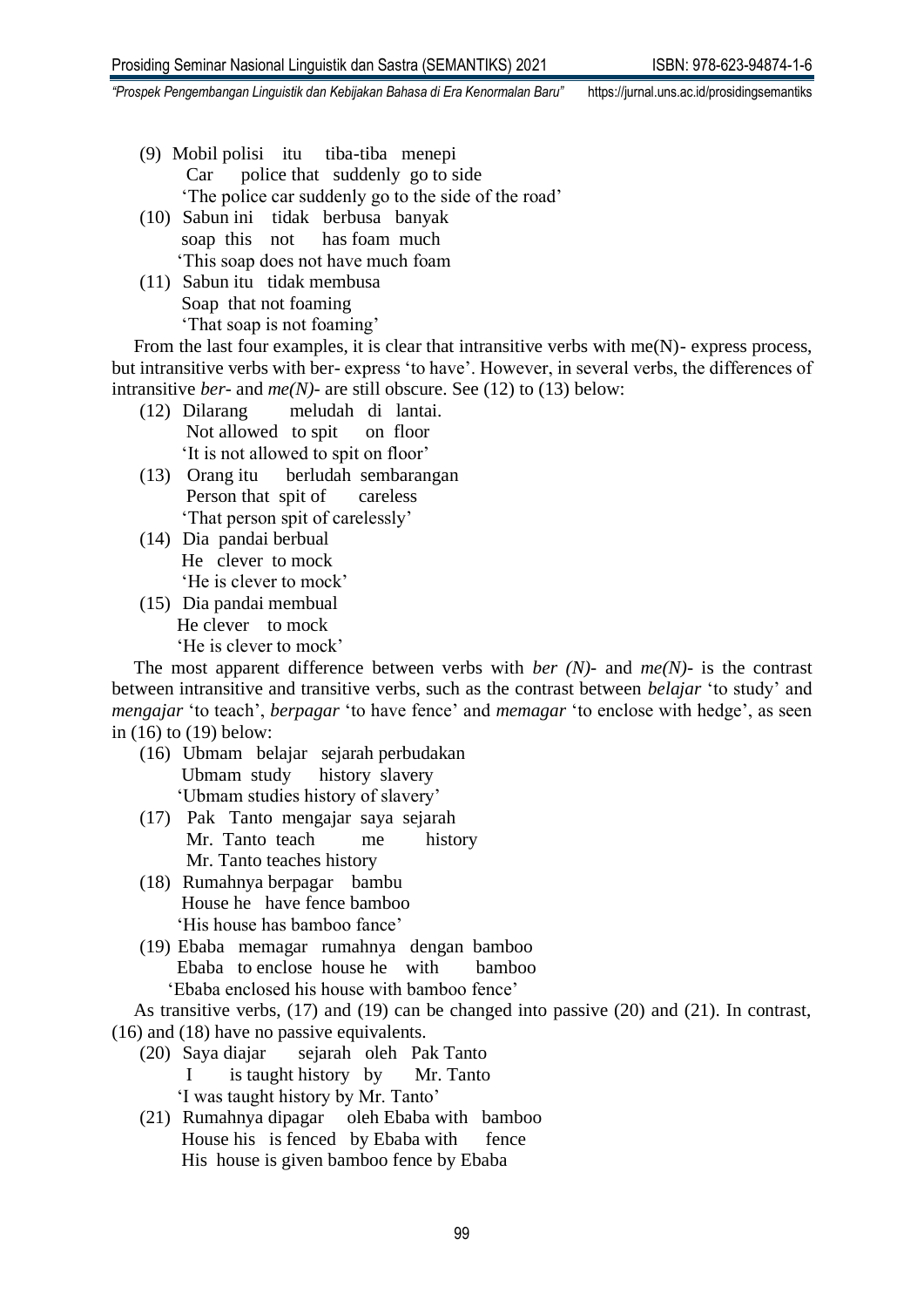The transitive verbs with *me(N)-* can be followed by *-i* and *-kan* to express different meanings. Compare the use of transitive verbs with *me(N)-, me(N)-I,* and *me(N-)-kan* in (22), (23), and (24) below:

(22) Ali melempar mangga

Ali throw mango

- Ali hit the mango tree'
- (23) Ali melemparkan mangga Ali throw mango Ali threw the mango fruit'
- (24) Ali melempari mango Ali throw frequently mango 'Ali pelt the mango tree'

The transitive verbs in Indonesian, can also be expressed with *memper*-. Consider (25) and (26) below:

- (25) Ebaba akan memperluas halaman rumahnya Ebaba will to make larger page house Ebaba will enlarge his yard
- (26) Sungrep sudah memperkaya daftar bacaannya Sungrep already enriched list reading 'Sungrep has enriched his references'

A lot of Indonesian transitive verbs are constructed directly through combination with suffix *-i and -kan* because the base form can not stand just only with me(N)-. In Indonesian verbs like \**mengerja*, *\*meneman, \*mengunjung*, etc. do not exist. By this case, the corporation between *ber-* as intransitive

grammatical device and *me(N)-kan* and *me(N)-i* is getting clearer. See (27) to (32) below:

- (27) Ebaba bekerja di kantor Ebaba worked at office 'Ebaba worked at the office'
- (28) Ebaba mengerjakan tugas di kantor Ebaba work task at office 'Ebaba did his work at the office'
- (29) Ebaba berteman dengan Ubmam Ebaba have friend with Ubmam Ebaba has become friend with Ubmam
- (30) Ebaba menemani ubmam Ebaba give friend Ubmam 'Ebaba accompanied Ubmam'
- (31) Ebaba berkunjung ke Bali Ebaba do visit to Bali Ebaba went to Bali
- (32) Ebaba mengunjungi Bali Ebaba visit Bali 'Ebaba visited Bali'

There are other examples about these transitive and intransitive equivalences, such as *bernama* 'have name' and *menamai* 'to name', *menamakan* 'to call', *berjalan* 'to walk', *menjalani* 'undergo', *menjalankan* 'to operate', and so forth. However, the rule concerning the use of m*e(N)-, me(N)-I, me(N)-kan* and its application to the base forms is really very complicated (See Dardjowidjojo, 1986, 3-25), let alone not all verbs with *ber-* have *me(N)-*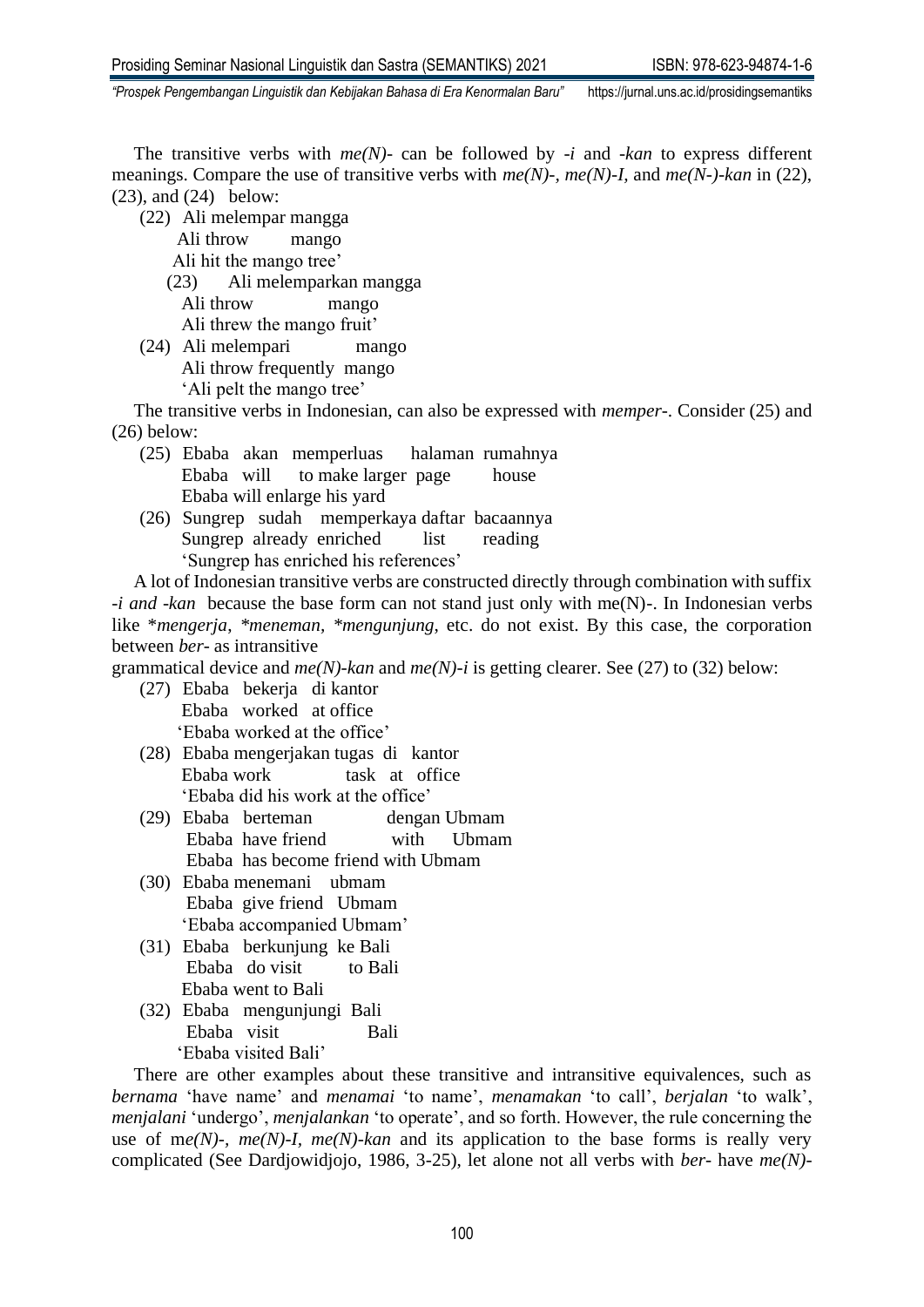equivalents. For example, there are no \*berlempar, *\*berdengar, \*berpukul*, etc. as equivalents to *melempa*r 'to hit', *melempari* 'to pelt', *melemparkan* 'to throw'; *mendengar* 'to hear' and *mendengarkan* 'to listen'; *memukul* 'to hit', *memukuli* 'to hit frequently', and *memukulkan* 'to hit something to'.

### *4.2. Semantic Function*

A careful observation toward these two types of Indonesian verbs shows that they share a neat semantic function differences which partly have their source on the distinction of characteristics of transitive and intransitive verbs. The followings are several differences of semantic characteristics between them.

# *4.2.1. Stative and Intentional*

Verbs with *ber-* tend to express stative nuances, but ones with *me(N)-* do to express intentional grammatical senses. For examples the differences between *berjual* 'to trade' and *menjual* 'to sell', *bekerja* 'to work' and *mengerjakan* 'to do', bermain 'to play' and memainkan 'to play something. Consider (33) to (38) below:

- (33) Pekerjaannya sekarang berjual ayam goreng Work he now sell chiken fry 'Now, his job is selling fried chiken for living'
- (34) Ia menjual sepeda motornya kepada Ebaba. He sell bike motor he to Ebaba He sold his motor bike to Ebaba'
- (35) Dia bekerja di kantor pajak. He work in office tax He works in the tax office
- (36) Dia mengerjakan pekerjaan rumah dengan Sungrep He do work home with Sungrep He did his home work with Sungrep
- (37) Dia bermain layang-layang di lapangan He play kite in square 'He played a kite in the square'
- (38) Dia memainkan Mozart dalam konser itu He played Mozart in concert that He played Mozart in that concert

### *4.2.2.* Possesive *and intentional*

The contrast expressed by these two types of verb might also between possessive and intentional. For example *bertepi* 'to have side' and *menepikan* 'to bring to the side', *bersudut* 'to have angle' and *menyudutkan* 'to corner', *bertembok* 'have wall' and *menembok* 'to wall', as shown by (39) to (44) below:

- (39) Danau ini bertepi hutan Lake this have edge forrest 'This lake lined with forrest'
- (40) Dia menepikan sepeda motornya Hebring to the side bikemotor he 'He bring his motor bike to the side of the road'
- (41) Sapu tangan itu bersudut empat Broom hand the have angle four The handkerchief has four angles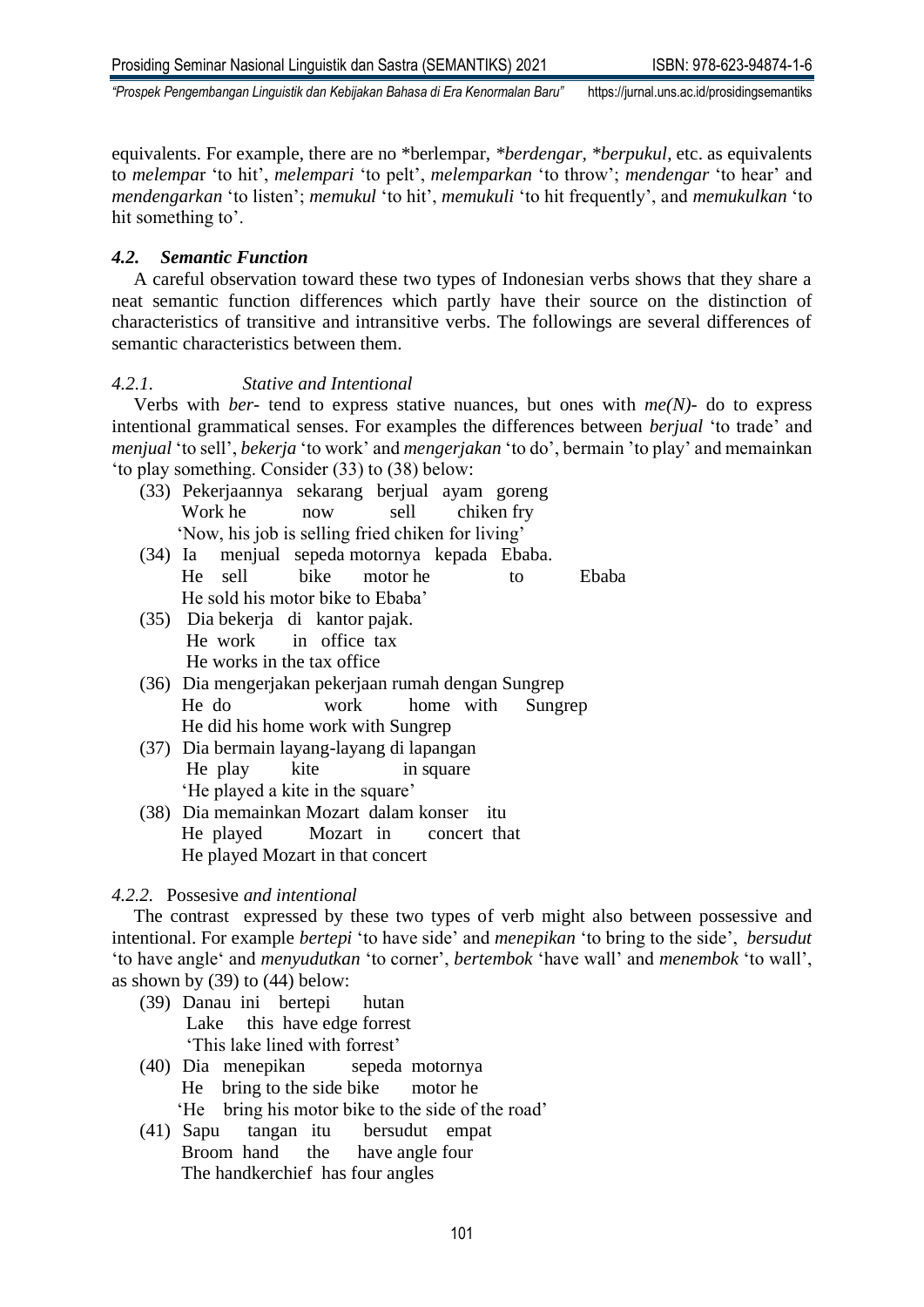- (42) Ali menyudutkan lawannya Ali bring to corner opponent he 'Ali cornered his opponents'
- *(43)* Rumahnya bertembok tinggi House he have wall high 'His house has a high wall'
- (44) Sungrep menembok rumahnya dengan bata merah Sungrep wall house he with brick red 'Sungrep walled his house with red bricks'

### *4.2.3 Unintentional and Intentional*

The difference between *ber-*verbs and *me(N)-* verbs night also involve unintentional and unintentional meanings, such as *bertemu* 'to meet' and *menemui* 'to meet with someone'' and *menemukan* 'to find'. Consider (45), (46) and (47) below:

- (45) Di hutan ia tiba-tiba bertemu harimau In forrest he suddenly meet tiger 'In the forrest suddenly he meet a tiger'
- (46) Hari ini ia akan menemui pembimbingnya Day this he will meet supervisor he 'To day he will meet his supervisor
- (47) Walaupun sudah dua jam mencari, ia tidak menemukan apa-apa Although already two hours look for he not find what 'Although he already had searched for two hours, He did not find anything'

# *4.2.3. Reflexive and Non Reflexive*

*Berjemur* 'expose oneself to the sun'*, bercukur* 'to shave oneself', *berhias* 'to make up', etc. are reflexive actions which are significantly different from *menjemur* 'to dry something in the sun', *mencukur* 'to cut someone hair', and *menghias* 'to decorate'. Consider (48) to (53) below:

- (48) Banyak turis berjemur di Pantai Kuta Many tourist expose themselves I Beach Kuta Many tourists sunbathed in Kuta Beach'
- (49) Ia akan menjemur pakaian He will dry clothe 'He will dry the clothes'
- (50) Ali habis bercukur Ali just finish shave 'Ali has just shaved'
- (51) Ebaba akan mencukur rambut Ubmam Ebaba will cut hair Ubmam 'Ebaba will cut Ubmam's hairs'
- (52) Ani belum berhias Ani not yet nake up 'Ani has not made up yet'
- (53) Ani akan menghias rumahnya dengan lampu dan balon Ani will decorate house her with lamp and balloon 'Ani will decorate her house with lamps and balloons'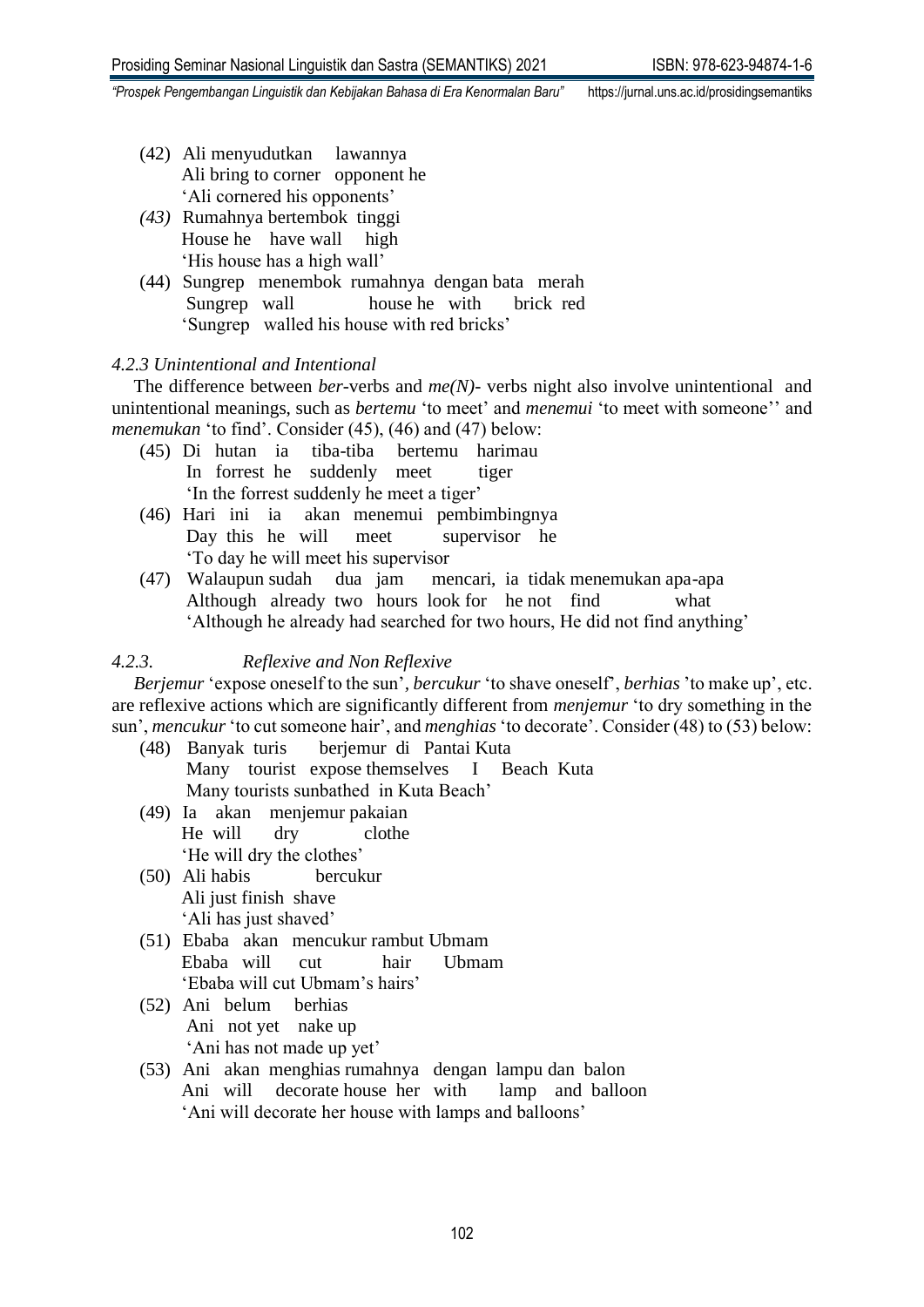### *4.2.4. Possesive and Processive*

The contrast between verbs constructed with *ber-* and *me(N)-* might also between possessive and processive. This holds between intransitive verbs. For example*, bertepi* 'have edge' and *menepi* 'going to edge', *berlangit* ' 'have a sky' and *melangit* 'goes to the sky', *bersudut '*to have angle' and *menyudut* 'retire to a corner'. See (54), to (59) below:

- (54) Lautan ini tampaknya tidak bertepi Ocean this seem not edge 'This ocean seems having no edge'
- (55) Tahu ada ambulan lewat, ia menepi. Know there ambulance pass, he go to edge 'Realizing there would be an ambulance passing, he moved aside'
- (56) Kepulauan Hawaii berlangit biru Isles Hawaaii have sky blue 'Hawaii Isles has blue sky'
- (57) Harga makanan melangit Price food goes to sky 'Food price soars sky ward'
	- (58) Gedung itu bersudut delapan Building the have angle eight' 'The building is octagonal'
	- (59) Setelah beberapa jam berlatih, ia menyudut after several hour train he go to corner 'After having trained for several hours, he retired to the corner'

### *4.2.6 Possesive* and *Repetitive*

Indonesian verbs with *ber,* such as *bergambar* 'have picture', *bercakar* 'have claw', etc. have different meaning compared 'to draw something repeatedly' and *mencakari* 'to scratch frequently using claw'. See  $(60)$  to  $(63)$ :

- (60) Buku itu bergambar John Lennon. Book that have picture John Lennon 'The book has John Lennon's picture'
- (61) Burung gagak bercakar kuat. Bird hawk have claw strong 'Hawk has strong claws'
- (62) Adik menggambari bukunya Younger brother draw picture book he 'My Younger brother drew many pictures on his book
- (63) Kucing itu mencakari mangsanya Cat that scratch prey its The cat scratched frequently its prey

### *4.2.7. Stative and Causative*

Only a few verbs, especially ones having semantic component of color and its various shades can express state, such as *berputih* 'be disgraced' and *bermuram* 'look gloomy', and have different meaning from *memtutihkan* 'to cause white' and *memuramkan* 'to make sad'. Consider (64) to (67) below:

(64) Lebih baik berputih tulang daripada berputih mata. More good have white bone than have white eye 'Better dead than disgraced'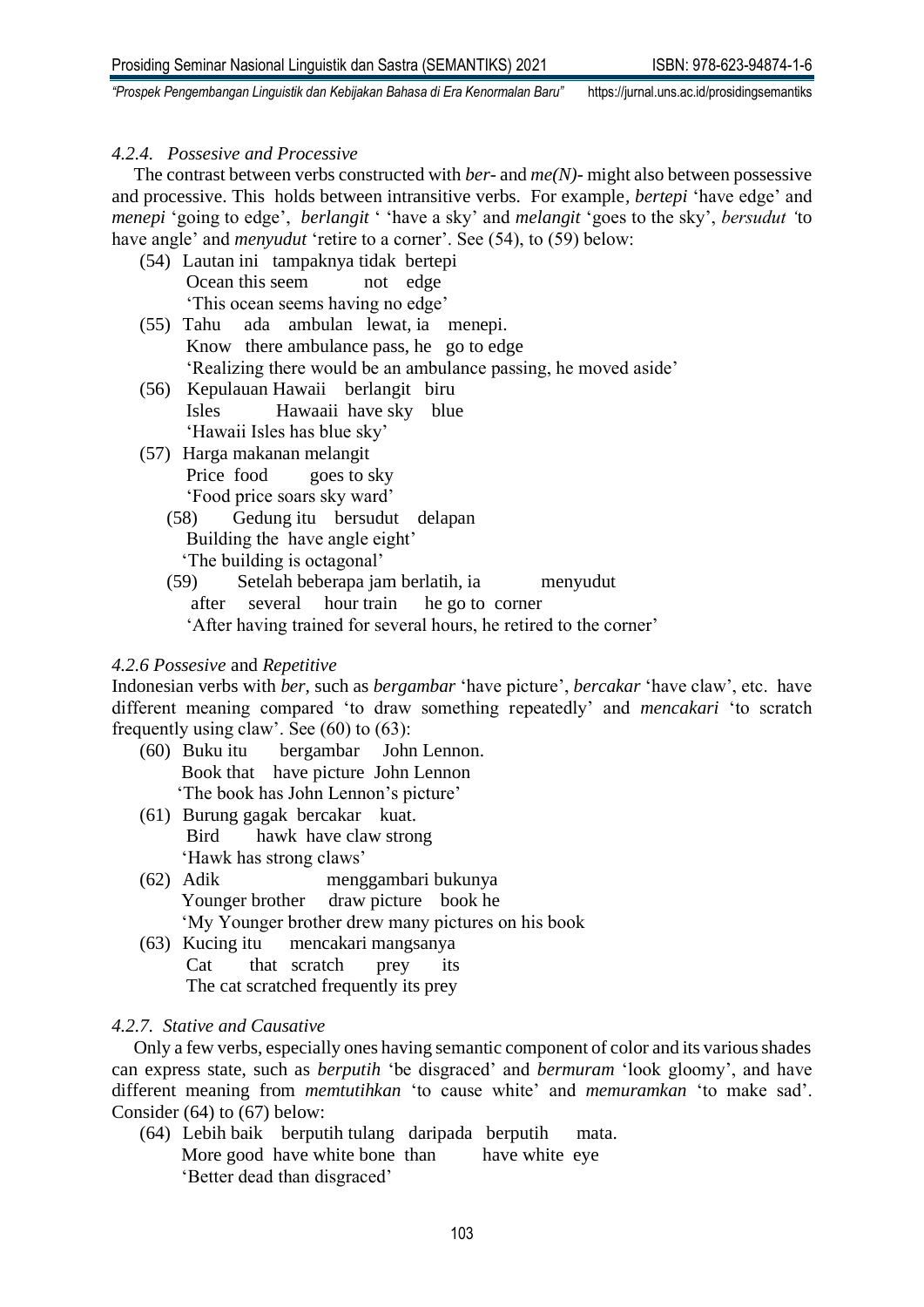- (65) Ia ingin memutihkan giginya He want to make white teeth he 'He wants to whiten his teeth'
- (66) Ia selalu bermuram durja He always in gloomy 'He always looks gloomy'
- (67) Periistiwa itu memuramkan wajahnya Event that make gloomy face his

'The accident makes him looks gloomy'

There might be still other semantic differences which has not been mentioned in this brief study.

# *4.3. Derivational Functions*

The affixation processes occur in any language can simply be differentiated into two types. Those are inflection and derivation. The first relates to the processes that are not potentials to change the categorical status of the base forms, while the later does with ones that are potentials to do so (Bauer, 1988, 12-13; Allan, 1986, 64; Verhaar, 1996, 118-119). This section will try to discuss the differences of Indonesian verbs with *me(N)-* and *ber-* in deriving other categories. As far as this derivational potentials are concerned, these two affixes also show a neat corporation, as presented by the following results:

# *4.3.1. Ber- Verbs derive pe- nouns and men(N) -verbs do pe(N)- nouns*

Both verbs with *ber-* and *me(N)-* are able to derive noun, but the polymorphemic noun derived by these two affixes are different in characteristics. Verbs with *ber-* will derive polymorphemic noun with *pe-* and ones with *me(N)-* will derive verbs with *pe(N)-.* All of these nouns express agent but the verbs from which they are derived are different. The following (68) to (70) below are pe- nouns coming from *ber-* verbs.

- (68) Ia pemain basket yang bagus He player basket that good 'He is a good basket player'
- (69) Petani di desa ini hidup sederhana Farmer in village this live simple 'The farmers in this village lead a simple life'
- (70) Jeff Fenech adalah petinju terkenal dari Australia Jeff Fenech is boxer famous from Australia 'Jeff Fenech is a famous boxer from Australia'

*Pemain* 'player', *petani* 'farmer', and *petinju* 'boxer' are derived from *ber*- because they respectively paraphrase with *orang yang bermain* which literally means 'some one who play', *orang yang Bertani* 'someone who cultivates land', and *orang yang bertinju* 'someone who play boxing'. All of these are very different, compared to agentive nouns derived from me(N)- . Consider (72) to (73) below:

(71) Saya tidak tahu nama pembela itu

 I not knownamedefender that 'I do not know the name of that barrister'

- (72) Rendra adalah pembaca puisi yang ternama Rendra is reader poem that notable 'Rendra is a famous poetry reader'
- (73) Paquio adalah pemegang gelar juara untuk kelas itu Paquio is holder title champion for class that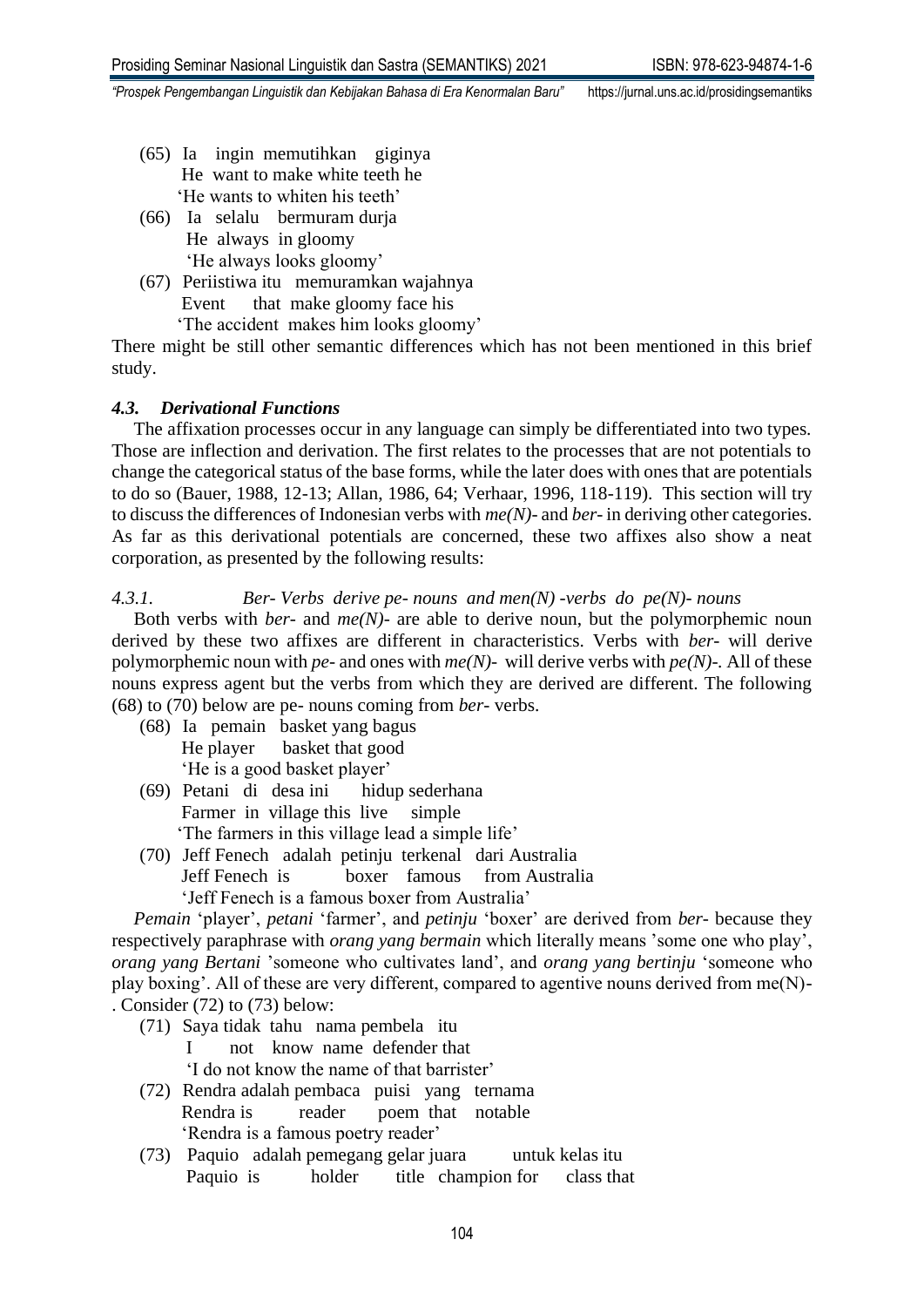'Paquio is the title championship title holder for that division'

*Pembela* 'defender', *pembaca* 'reader', and *pemegang* 'holder' are agentive nouns derived from me(N)- verbs because their paraphrases are *orang yang membela* 'someone who defends', *orang yang membaca* 'someone who reads', and *orang yang memegang* 'someone who holds'. All of *pe(N)*- agents are actors, but pe- agents in several cases are patients. Compare (74) and (75) with (76) and (77) below:

(74) Semua petatar dibawa ke Bogor All trainee are brought to Bogor

All of the trainees are brought to Bogor

- *(75)* Bahasa ngoko digunakan untuk pesapa dengan status sosial rendah Language ngoko is used for addressee with status social low 'Ngoko style is used for low social status addressees'
- (76) Semua penatar adalah ahli bahasa ternama. All trainer are expert language famous All trainers are famous linguists
- (77) Penyapa yang lebih muda usianya menggunakan bahasa krama Addresser who more young age he use language krama Younger aged addressers use krama style

*Petatar* 'trainee' and *pesapa* 'addressee' are derived from pe-, and have paraphrase *orang yang ditatar* 'upgraded person' and *orang yang disapa* 'addressed person', while *penatar* 'trainer' and *penyapa* 'addresser' whose paraphrases are orang yang *menatar* 'someone who upgrades' and *orang yang menyapa* 'someone who addresses' are derived from *me(N)-* verbs. It is important to note that the *pe(N)-* prefix can omit its nasal when the base forms initials are /y/, /l/, /r/, and /w/, and nasals accordingly its realization is identical with *pe-*. However, its paraphrase the same as nouns with *pe(N).* For examples *pelempar* 'thrower', *perekam* 'recorder', *pewaris* 'inheritor', and *pemanis* used in (78) to (81) below are pe(N) nouns instead of *pe-* their paraphrases are *orang yang melempar* 'someone who throws', *orang yang merekam* 'someone who records', *orang yang mewarisi* 'someone who inherits', and *bahan untuk memaniskan* 'ingredients to sweeten food' .

- (78) Mahuse adalah pelempar lembing dari Papua Mahuse is thrower javelin from Papua 'Mahuse is a Papuan javelin thrower'
- (79) Orang itu membawa alat perekam Person that bring instrument recorder 'That person brought recording device'
	- (80) Dia adalah pewaris semua kekayaannya He is inheritor all wealth he 'He is the inheritor of all his wealth'
	- (81) Makanan itu mengandung pemanis buatan Food that contain sweetener artificial 'That food contains no artificial sweetener'

*4.3.2. Ber- Verbs derive per-an nouns and men(N) -verbs do pe(N)-an nouns*  Either *ber-* verbs and or *me(N)-* verbs can derive abstract nouns. But these two types of abstract nouns have different characteristics*. Ber-* verbs derive *per-an* abstract nouns and *Me(N-)* verbs derive *pe(N)-an* abstract nouns. Per-an abstract nouns semantically express state, but *pe(N)-an* abstract nouns express action (Wijana, 2008. 42-46). Examples (83), (84), and (85) have per-an abstract nouns, while  $(86)$ ,  $(87)$ , and  $(88)$  have pe $(N)$ -an abstract nouns.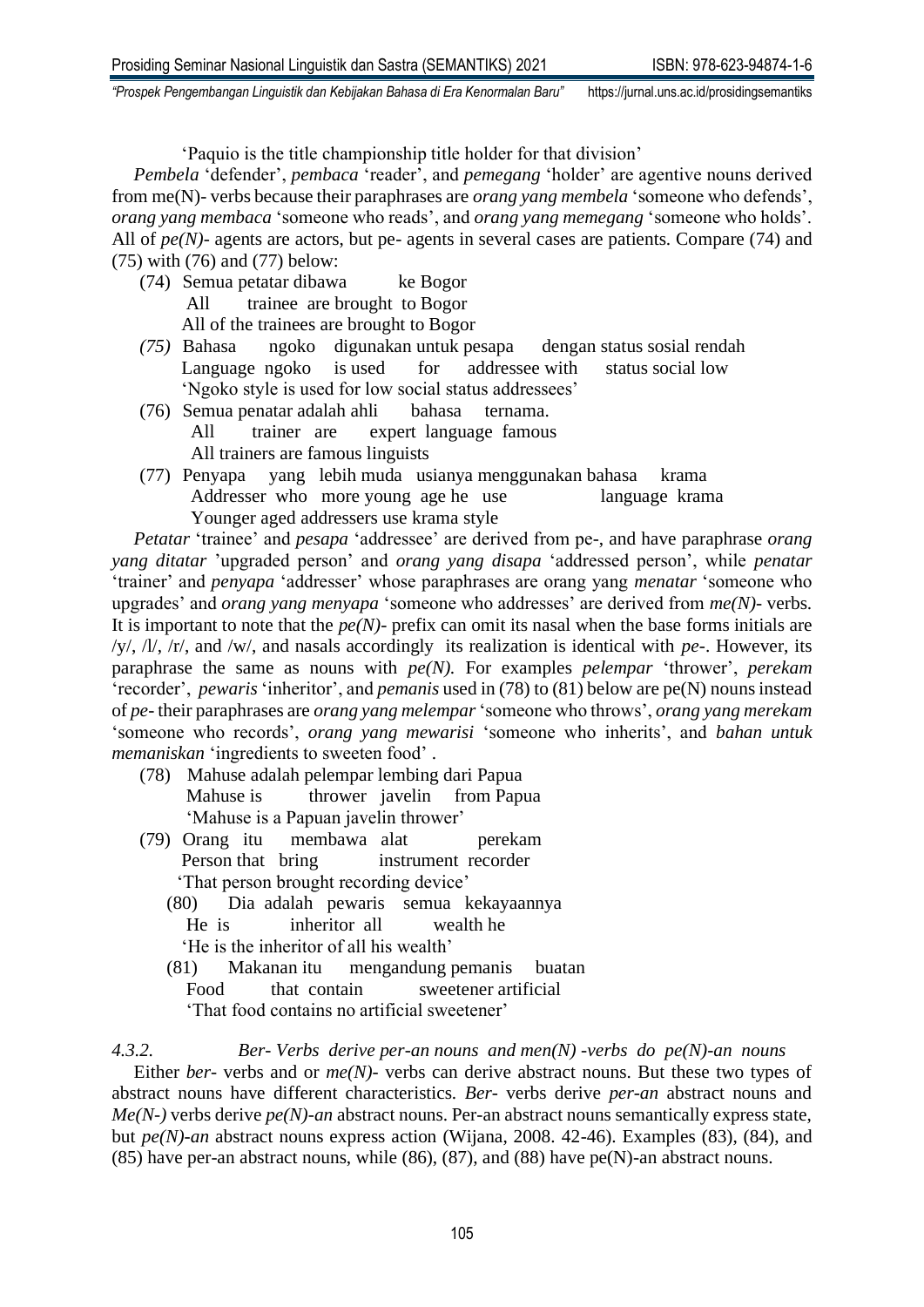- (82) Dia tidak senang dengan perbuatan anak itu He not like with behaviour Child that 'He does not like that child's behaviour'
- (83) Kota ini mengalami banyak perubahan City this experience many change 'This city underwent many changes'
- (84) Ia terus memantau perkembangan kota itu. He continue monitor development city that He continuously monitors the city development
- (85) Pembuatan tempe sangat mudah Making soya bean cake very easy 'Soya bean cake processing is very easy'
- (86) Hanya panitia yang berhak atas pengubahan jadwal pertandingan Only committee that have authority om changing schedule competition 'Only committee has authority of competition schedule changing'
- (87) Pengembangan kota adalah tanggung jawab wali kota Developing city is responsibility mayor 'City developing is mayor's responsibility'

*Perbuatan* 'behaviour' in (79), *perubahan* 'changes' in (80), and *perkembangan* 'development' in (81) are *per-an* nouns. *Perbuatan* is *hal berbuat* 'everything about to behave'*, perubahan* is *hal berubah* 'everything related to changes', and *perkembangan* is hal berkembang 'everything related to development'. Meanwhile *pembuatan* 'process' in (82) is *hal membuat* 'everything about making', *pengubahan* 'changing'in (83) is *hal mengubah* 'everything about to change', and *pengembangan* 'developing' in (84) is *hal mengembangkan* 'everything about to change'. In this matter it is also important to note that in certain context, more precisely, when the first syllable of the base of polymorphemic per-an ends [∂r], such as *kerja* 'work', *ternak* 'cattle', etc., *per-an* will realises as *pe-an: pekerjaan* 'job' and *peternakan* 'animal husbandry'*. Pekerjaan* 'job' is very different from its pe(N)-an counterpart *pengerjaan* 'everything about process of making'. Consider (88) and (89) below:

- (88) Ia tidak memiliki pekerjaan tetap He not have work **permanent** He does not have a permanent job.
- (89) Pengerjaannya butuh waktu dua hari Making process need time two day 'The making process is two days'

So, *peternakan* and *pekerjaan* are per-an nouns because they are derived from *ber-* verbs. This can be proved by paraphrasing them into *hal beternak* 'everything about farming', *hal bekerja* 'everything about to work'.

Finally, per-an abstract nouns are not always derived from *ber*-, but several of them are done from *memper-* , such as *percepatan* 'accelaration' is *hal mempercepat* 'everything relates with how to accelerate', *perbesaran* 'magnification' is *hasil memperbesar* 'rusult of magnifying'. In a line with this not all nouns with pe(N)- derived from  $me(N)$ -, but some of them from *memper-*, such as *pemerluas* which paraphrases with *alat untuk memperluas'* 'instrument or device used to enlarge', pemercepat which paraphrases with *alat untuk mempercepat* 'instrument or device to accelerate' , etc. to means instrument or device used to achieve the actions. All of these matters are beyond the scope of this paper to discuss.